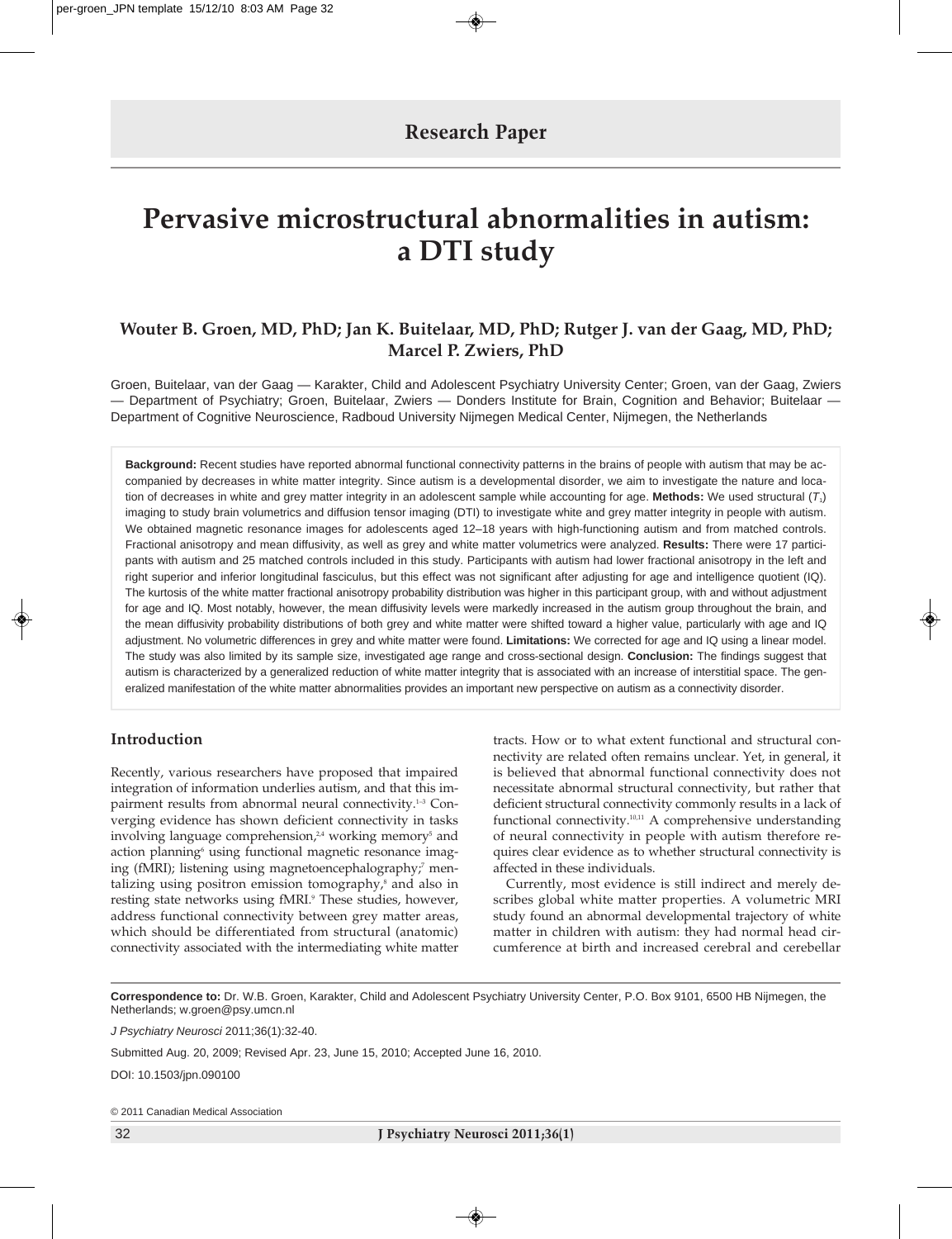white matter volume at 2–3 years of age that normalized again in later years.<sup>12</sup> This pattern was confirmed in additional analyses of head circumferences, postmortem findings and MRI measurements,<sup>13,14</sup> which led the authors to argue that the early overgrowth interferes with the normal developmental trajectory of cortical connectivity. In a qualitative review, data were combined from 6 studies on the development of white matter volume from 2 to 20 years of age.<sup>15</sup> Again, the same developmental trajectory was found, with a white matter increase in early childhood that normalized at around 12 years of age. This developmental finding underlines the importance of using samples with a narrow age range when studying autism, and it raises the question as to whether the integrity of white matter at the age of 12 years and above is affected. Morphologic studies have shown that in typical populations, brain structures mature over a posterior-anterior axis, from primary to higher association areas.16 It is therefore conceivable that as the brain in people with autism develops abnormally, the late developing prefrontal and superior-temporal areas show the most pronounced defects in adolescence.<sup>17</sup>

A more direct and informative method for investigating in vivo white matter integrity is diffusion tensor imaging (DTI), an MRI-based technique that measures the directional diffusion profile of water molecules, which manifests the axonal architecture of the brain at the micrometer level. Fractional anisotropy and mean diffusivity are 2 measures derived from diffusion tensor data.<sup>18,19</sup> Fractional anisotropy and mean diffusivity provide an index for the integrity of neural tissue, and more specifically, fractional anisotropy provides an indication of the directionality of white matter microstructural architecture and mean diffusivity of the interstitial space in both white and grey matter. So far, a limited number of studies have used DTI for the study of autism (Table 1). Barnea-Goraly and colleagues<sup>20</sup> were the first to apply DTI to a small number of autistic children and controls. Using a voxel-based approach that excluded the cerebellum, they found reduced fractional anisotropy in the corpus callosum and in the white matter of the ventromedial prefrontal cortices, anterior cingulate gyri and temporoparietal junctions, indicating a reduction in white matter integrity in the autism group. A more recent study that used a voxel-based approach in a large sample of autistic children and adults showed a fractional anisotropy reduction within and near the corpus callosum and internal capsule.<sup>21</sup> The authors argued that these reductions did not reflect slowing of white matter development but rather that they persist into adulthood. The effect size did not allow for correction for multiple comparisons, necessitating confirmation of the findings. Findings of reduced fractional anisotropy in the frontal lobe and left temporal lobe were reported in an exploratory study on a small group of Chinese children with high-functioning autism.<sup>22</sup> Neither of these studies reported on mean diffusivity. A DTI study of the corpus callosum in a large sample of autistic children and adults found a reduction of fractional anisotropy and increase of mean diffusivity, indicating a reduced integrity of the genu, body and splenium of the corpus callosum.23 Analysis of the superior temporal gyrus and temporal stem in the same participant group also showed a fractional anisotropy reduction and mean diffusivity increase.<sup>24</sup> Another recent DTI study used tractography of the frontal lobe<sup>25</sup> and found reduced fractional anisotropy and increased mean diffusivity along the short frontal association fibres and reduced fractional anisotropy along the long frontal fibres. Although the patient group was large, the study sample was also heterogeneous since it included children with autism, pervasive developmental disorder not otherwise specified and Asperger disorder. A cerebellar DTI study in adults with Asperger syndrome also found reduced fractional anisotropy, but mean diffusivity did not differ between the patient and control groups.26 Contrary to the other DTI findings in populations with autism, a high b-value, diffusion-

| Table 1: Diffusion tensor imaging studies on autism |                                                  |                                       |            |         |                          |                |                |           |                                                |
|-----------------------------------------------------|--------------------------------------------------|---------------------------------------|------------|---------|--------------------------|----------------|----------------|-----------|------------------------------------------------|
|                                                     |                                                  |                                       | Group; no. |         | Group; age, mean (SD) yr |                | <b>Results</b> |           |                                                |
| Study                                               | Method                                           | Diagnosis                             | Autism     | Control | Autism                   | Control        | FA             | <b>MD</b> | Location                                       |
| Barnea-Goraly<br>et al. $20$                        | Whole-brain voxel-<br>based analysis*            | Autism                                | 7          | 9       | 13.4(2.8)                | $14.6$ $(3.4)$ | ↓              | <b>NR</b> | Frontal white matter,<br>temporal white matter |
| Alexander et al. <sup>23</sup>                      | Semiautomated VOI                                | Autism, PDD-NOS                       | 43         | 34      | 16.2(6.7)                | 16.4(6.0)      | ↓              |           | Corpus callosum                                |
| Lee et al. $24$                                     | Semiautomated VOI Autism, PDD-NOS                |                                       | 43         | 34      | 16.2(6.7)                | (6.0)<br>16.4  | ↓              |           | Superior temporal gyrus,<br>temporal stem      |
| Catani et al. <sup>26</sup>                         | Tractography of<br>cerebellum                    | Asperger syndrome                     | 15         | 16      | 31.0(9.0)                | 35.0(11.0)     | ↓              | $=$       | Cerebellum                                     |
| Keller et al. $^{21}$                               | Whole-brain voxel-<br>based analysis*            | Autism                                | 34         | 31      | 18.9(7.3)                | 18.9<br>(6.2)  | ↓              | <b>NR</b> | Frontal white matter,<br>temporal white matter |
| Bashat et al. <sup>27</sup>                         | Whole-brain and VOI Autism                       |                                       | 7          | 41      | 1.8(3.3)                 | 0.3(23.0)      | ↑              | <b>NR</b> | Frontal white matter,<br>temporal white matter |
| Sundaram et al. <sup>25</sup>                       | Tractography of<br>frontal lobe                  | Autism. PDD-NOS.<br>Asperger syndrome | 50         | 16      | 4.8(2.4)                 | (3.5)<br>6.8   | ↓              | 个         | Frontal white matter                           |
| Ke et al. <sup>22</sup>                             | Whole-brain voxel-<br>based analysis; VBM autism | High functioning                      | 12         | 10      | 8.8(2.3)                 | $9.4$ $(2.1)$  | ↓              | <b>NR</b> | Frontal white matter.<br>temporal white matter |

D = decreased; E = equal; FA = fractional anisotropy; I = increased; MD = mean diffusivity; NR = not reported; SD = standard deviation; PDD-NOS = pervasive developmental disorder not otherwise specified; VBM = voxel-based morphometry; VOI = volume of interest

\**p* evaluated at a level uncorrected for multiple comparison considering the search volume.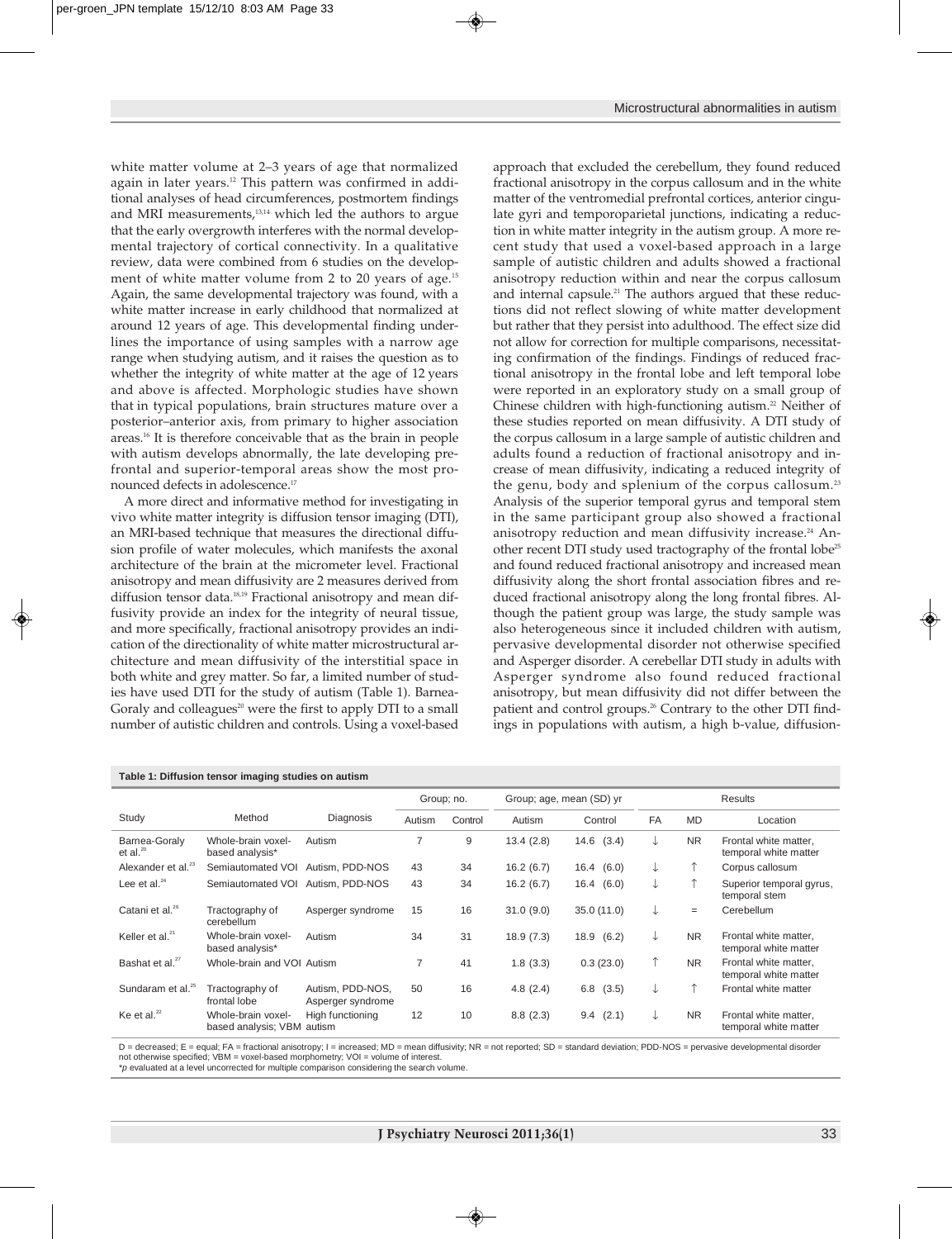weighted imaging study of 7 toddlers (aged 1.8–3.3 yr) with autism compared with 41 healthy controls found an increase in fractional anisotropy as well as increased probability for zero displacement and a reduced mean displacement probability that was most prominent in the left frontal lobe.<sup>27</sup> Measures of mean diffusivity were not reported, but the displacement findings imply a decrease in mean diffusivity in these areas. It should be noted, however, that high b-value imaging primarily depicts intracellular diffusion properties, whereas conventional DTI is believed to mostly reflect extracellular diffusion.<sup>28</sup> The authors interpreted their findings as evidence for accelerated white matter maturation in young children with autism.

There is a need to add whole-brain DTI analyses in a homogeneous sample (both in age and diagnosis) on both the fractional anisotropy and mean diffusivity measures to the autism literature. Furthermore, as autism is a developmental disorder, differences in brain structures change over time. Therefore, it is interesting to relate these to DTI findings and to make group inferences on the neuroanatomy of autism without developmental changes as a confounder. We set out to address these questions in the current DTI study by extracting the main moments of a participant's fractional anisotropy and mean diffusivity probability distribution in grey and white matter and compare these moments at the group level using a homogeneous adolescent sample of participants with autism and well-matched controls. Further, we investigated the spatial location of voxel-wise differences in fractional anisotropy and mean diffusivity between these groups by using wholebrain, search volume– corrected *t* statistics. In addition, we looked into the spatial location of voxel-wise volumetric differences in white matter using voxel-based morphometry (VBM)<sup>29</sup> in  $T_1$  images and correlated the outcome with the voxel-wise DTI results. We hypothesized that in our adolescent sample, people with autism would show a decrease in white matter integrity (i.e., abnormalities in fractional anisotropy or mean diffusivity), whereas white matter volumes would not differ between groups, as indicated by previous studies (see a review<sup>15</sup>). Absent volumetric abnormalities in the presence of white matter integrity differences would suggest that volumetric differences cannot account for differences in integrity. Since cortical maturation follows an abnormal developmental trajectory in autism, we also hypothesized that the effects would be most pronounced in the late-developing higher-association areas such as the prefrontal and superiortemporal areas. As the development of grey and white matter is closely related, we predicted that we would find greater fractional anisotropy and mean diffusivity differences in the temporal and frontal regions, and smaller or no differences at all in the parietal and occipital regions.

# **Methods**

# *Participants*

We included typically developing adolescents (controls) and adolescents with autism aged 12–18 years in the study. We obtained written informed consent from all participants and their parents. The local medical ethics committee (CMO regio Arnhem-Nijmegen) approved our study.

We recruited the participants with autism through Karakter, Child and Adolescent Psychiatry University Center, Nijmegen. Diagnostic assignment followed DSM-IV criteria for autistic disorder.30 Diagnostic characterization included the Autism Diagnostic Interview — Revised  $(ADI-R)^{31}$  as assessed by a trained clinician and a series of clinical assessments, which included detailed developmental history, clinical observation, medical work-up and cognitive testing. The participants with autism were tested with the full Wechsler Intelligence Scale for Children III.32 Only participants with an intelligence quotient (IQ) of 80 or higher were included. To screen for the presence of comorbid psychiatric disorders or learning problems in the controls, Child Behavior Checklist (CBCL) questionnaires<sup>33</sup> were completed by the parents or guardians of the controls and Teacher Report Form (TRF) questionnaires<sup>34</sup> were completed by a teacher at school. Exclusion criteria were any medical condition affecting central nervous system function, neurologic disorders, substance abuse and a family history of psychiatric disorders.

For the control group, we assessed more than 200 children from local high schools for verbal IQ, performance IQ and full-scale IQ using a short form of the Wechsler Intelligence Scale for Children III (WISC-III) including vocabulary, similarities, block design and picture completion<sup>32,35</sup> to find suitable matches. We matched the groups for age, sex, handedness,<sup>36</sup> total IQ, performance IQ and verbal IQ.

## *Data acquisition and procedure*

We acquired neuroimaging data on a 1.5 T Siemens Sonata scanner at the Donders Institute for Brain, Cognition and Behaviour in Nijmegen. For each participant, a T<sub>1</sub>-weighted whole-brain scan was collected (magnetization-prepared rapid acquisition with gradient echo [MPRAGE], TI 850 ms, repetition time [TR] 2250 ms, echo time [TE] 3.68 ms, flip angle 15°, field of view [FOV]  $256 \times 256 \times 176$  mm<sup>3</sup>, voxel size  $1.0 \times 1.0 \times 1.0$  mm<sup>3</sup>), as well as a set of whole-brain diffusionweighted images (twice-refocused spin-echo echo-planar imaging [TRSE-EPI]; TR 10100 ms, TE 93 ms, diffusion directions 30, b-value 900 s/mm2, unweighted images 4, FOV  $320 \times 320 \times 160$  mm<sup>3</sup>, voxel size  $2.5 \times 2.5 \times 2.5$  mm<sup>3</sup>). The  $T_1$ image served as a high-resolution anatomic reference image for the DTI data and was used for assessing grey and white matter volume differences between participant groups. The participants were familiarized with the set-up and normal scanning procedures before the actual image acquisition by means of a rehearsal in a separate replica (dummy) scanner.

The set of diffusion images was first carefully corrected for imaging artifacts from head and cardiac motion using robust tensor estimation software developed in house.<sup>37</sup> In short, this consisted of iteratively reweighted least-squares tensor estimation with Welsch-type weighting functions and dedicated image processing to robustly detect and eliminate cardiac and head motion artifacts. Subsequently, the images were realigned and eddy current–corrected by minimization of the diffusion tensor residual errors.<sup>38</sup> The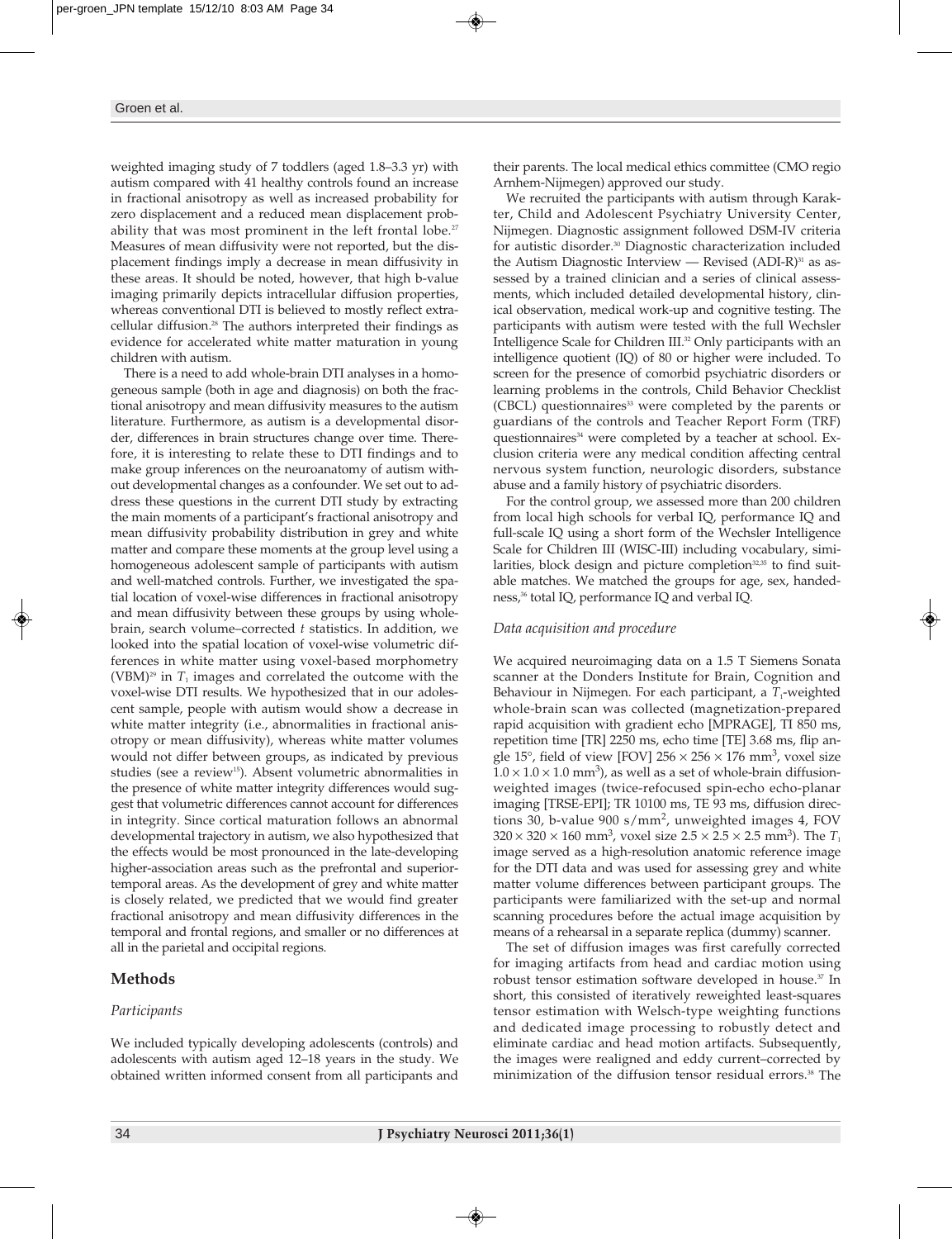diffusion tensors and their derivative fractional anisotropy and mean diffusivity measures were then normally computed using linear regression as implemented in a diffusion toolbox (http ://sourceforge.net/projects/spmtools) of SPM5 (Wellcome Department of Cognitive Neurology). Next, the DTI results were spatially normalized to the ICBM152 reference template. To this end, the participant's anatomic image was coregistered to the set of diffusion images using SPM's mutual information-based rigid-body transformation routine. We always visually inspected this coregistration step to ensure that it was not notably biased toward the magnetic susceptibility–induced geometric distortions in the diffusion-weighted images. Subsequently, we computed the spatial normalization parameters describing the nonlinear transformation of the anatomic image to the reference template (all using SPM5 functionality and standard settings) and applied them to the fractional anisotropy and mean diffusivity images. These normalized images were smoothed with an  $8 \times 8 \times 8$  mm<sup>3</sup> full-width at half maximum 3-dimensional (3-D) Gaussian kernel and used for voxel-wise comparisons across all participants.

For investigation of white and grey matter volume differences, VBM of the *T*<sub>1</sub>-weighted images was performed in SPM5 using a VBM5 toolbox (http://dbm.neuro.uni-jena.de). The computed white matter probability map<sup>39</sup> was modulated with the Jacobian determinants of the normalization parameters to allow interpretation of the results in terms of volumetric differences. The modulated white matter partitions were smoothed with an  $8 \times 8 \times 8$  mm<sup>3</sup> full-width at halfmaximum 3-D Gaussian kernel. We performed the same analysis for grey matter. We computed total white and grey matter volume by summation of the probability maps, thresholded at 0.5.

#### *Statistical analysis*

To characterize the fractional anisotropy and mean diffusivity probability distributions in each participant for white and grey matter, we computed the raw and first central moments (i.e., the sample mean, the sample standard deviation [SD], the sample skewness and the sample kurtosis). We compared these moments at the group level using 2-sided 2-sample Student *t* tests once without and once with inclusion of age and total IQ as covariates. An  $\alpha$ -level of 0.05 was used to denote a result statistically significant.

We performed regionally specific group analysis of the grey matter, white matter, fractional anisotropy and mean diffusivity measures using whole-brain voxel-wise 1-sided 2-sample Student *t* tests in SPM5 in both directions. Although the control group was closely matched, we performed the voxel-wise analyses once without and once with inclusion of age and total IQ as covariates. The fractional anisotropy analyses were explicitly restricted to the computed white matter mask, whereas the mean diffusivity analyses were restricted to a constructed whole-brain mask. Voxel-wise analyses were evaluated at a false discovery rate (FDR) of 0.05, so that for every reported voxel, the probability of true-positive discovery was 95%. The results were normalized to *Z* scores.

## **Results**

#### *Participants*

We included 17 adolescents with autism and 25 controls in the study. All participants were between 12 and 18 years, and right-handed. Average ADI-R scores for the autism group were social 18.2 (standard deviation [SD] 4.9), verbal 13.4 (SD 4.6), nonverbal 8.5 (SD 3.2), stereotypy 4.1 (SD 2.7) and onset 2.2 (SD 1.2). None of the controls was within the CBCL or TRF clinical range. There were no significant differences in age, sex, handedness,<sup>36</sup> total IQ, performance IQ and verbal IQ between the groups. In the autism group, nobody was on psychotropic medication, but 2 participants had previously used risperidone (Table 2).

#### *Microstructural differences*

We first examined whether we could find evidence at the whole-brain level for pervasive differences in brain microstructure between the autism and control groups. To this end, we calculated the fractional anisotropy and mean diffusivity histograms for white and grey matter per participant and compared the group-averaged distributions (Fig. 1, upper panel). The figure shows virtually equal fractional anisotropy distributions for both groups in both grey and white matter. The white matter distributions have 2 maxima, 1 at the position of the grey matter maximum and 1 around the expected position. Two-sample Student *t* tests on the main moments of the distributions (Table 3) indicate that for fractional anisotropy there was no significant difference in the mean, SD and skewness between the autism and control groups, but that the kurtosis in white matter is larger in the autism group. This indicates that there are no prominent fractional anisotropy differences at the whole-brain level but that white matter fractional anisotropy is somewhat more outlierprone in the autism group. The mean diffusivity distributions in white and grey matter (Fig. 1, lower panel), however, were both notably shifted toward greater mean diffusivity for the autism group, whereas the global shape of the distribution appeared to be unaffected. Two-sample Student *t* tests on the main moments of the distributions (Table 3) indicate that the

|  |  | Table 2: Study participant demographics and general characteristics |
|--|--|---------------------------------------------------------------------|
|  |  |                                                                     |

|                                      | Group; mean (SD) |           |            |
|--------------------------------------|------------------|-----------|------------|
| Characteristic                       | Control          | Autism    | $\chi^2/t$ |
| No.                                  | 25               | 17        |            |
| Age, yr                              | 15.5(1.8)        | 14.4(1.6) | 0.06       |
| Handedness*                          | 86 (15)          | 81 (22)   | 0.36       |
| Grey matter volume, mm <sup>2</sup>  | 882 (62)         | 890 (91)  | 0.72       |
| White matter volume, mm <sup>2</sup> | 499 (45)         | 491 (61)  | 0.61       |
| Total IQ                             | (9)<br>105       | 98 (18)   | 0.10       |
| Verbal IQ                            | 105(10)          | 97 (19)   | 0.10       |
| Performance IQ                       | 106(11)          | 100(15)   | 0.11       |
| Sex. male: female                    | 22:3             | 14:3      | 0.62       |

IQ = intelligence quotient; SD = standard deviation.<br>\*Handedness was measured using the Edinburgh Handedness Inventory.<sup>36</sup>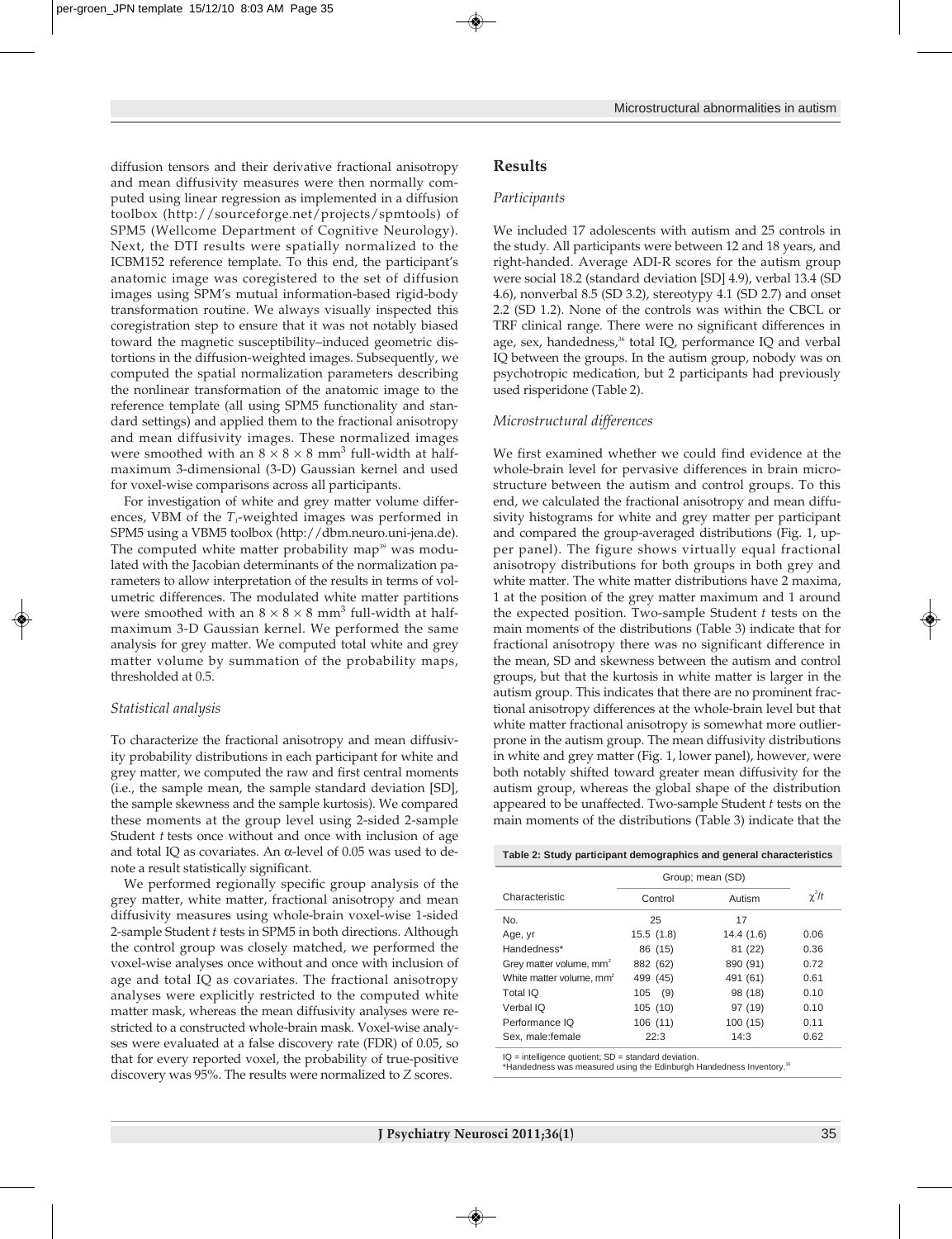average mean diffusivity was significantly larger in the autism group, but that there was no difference in the other moments (i.e., in the shape of the distribution). To confirm the validity of this finding, we examined whether this effect was similarly present in cerebral spinal fluid (CSF) by selecting voxels with mean diffusivity values above  $1.5 \times$ 



**Fig. 1:** Fractional anisotropy and mean diffusivity histograms. The figure shows the group-averaged histograms of the fractional anisotropy (upper panel; bin size 0.005) and mean diffusivity (lower panel; bin size  $0.01 \times 10^{-3}$  mm<sup>2</sup>/s) for grey and white matter. Results for grey matter are depicted downwards for clarity. **Upper panel:** As expected, fractional anisotropy in grey matter has the largest number of low fractional anisotropy values and peaks at around 0.1. (It deviates from its expectation value zero owing to acquisition noise.) The fractional anisotropy distribution of white matter is much broader, ranging up to values of 0.7. Note that there are 2 peaks, one around 0.1 and the other around 0.35. **Lower panel:** As expected, the distributions of mean diffusivity are moderately greater in grey matter than white matter. Note, however, that in the autism group the distribution of mean diffusivity is shifted toward higher values in both grey and white matter. Mean diffusivity values above  $1.5 \times 10^{-3}$  mm<sup>2</sup>/s are not depicted; they do not differ between groups and reflect cerebral spinal fluid outside the brain tissue.  $GM = grey matter$ ;  $WM = white matter$ .

 $10^{-3}$  mm<sup>2</sup>/s. We did not find a difference in average mean diffusivity for these voxels between the groups ( $p = 0.94$ ).

Second, we analyzed microstructural differences using voxel-wise comparisons to allow for fine grained regional inferences. In 3 confined regions, the fractional anisotropy was significantly decreased (Fig. 2) for the autism group compared with the control group. The largest region was located in the left superior and inferior longitudinal fasciculus on the border of the temporal and occipital lobe. In the right hemisphere, the superior and inferior longitudinal fasciculi were affected as well. In the frontal lobe, we found regions with decreased fractional anisotropy in the left and right corona radiata, but only the left was statistically significant. We found no regions with increased fractional anisotropy in the autism group compared with the control group. However, when we included age and total IQ as covariates, these 3 regions no longer showed significant differences between groups. This suggests that the controls' greater fractional anisotropy values can, at least partially, be explained by the variance in age and IQ.

Compared with fractional anisotropy, differences in mean diffusivity were not limited to small regions, but rather were significantly increased in most of the brain (including frontal, temporal, parietal and occipital regions and the cerebellum) in the autism group compared with the control group, even after including age and total IQ as covariates (Fig. 3). The left and right anterior, superior and posterior corona radiata, and the anterior and posterior limb of the internal capsule, middle cerebellar peduncle, thalamus and thalamic radiations and inferior and superior longitudinal and fronto-occipital fasciculus showed an increased mean diffusivity. Parts of the genu, body and splenium of corpus callosum also showed a significant increase in mean diffusivity. We found no mean diffusivity decreases in the autism group. As for the histogram analyses, the mean diffusivity findings did not seem artifactual (e.g., because of more head motion during scanning), as no mean diffusivity difference was found in voxels containing CSF.

#### *Volumetric differences and covariates*

We found no differences in total white or grey matter volume. At the voxel level, the VBM analyses showed that there were no region-specific differences in grey or white matter volumetrics between groups.

| <b>TWEE OF MULTIME INTERNATIONAL CONTRACTOR</b> CONTRACTOR CONTRACTOR IN A MULTIME IN THE UPPER CONTRACTOR OF THE UPPER CONTRACTOR OF THE UPPER CONTRACTOR OF THE UPPER CONTRACTOR OF THE UPPER CONTRACTOR OF THE UPPER CONTRACTOR |                       |                            |         |               |                                      |                              |         |               |
|------------------------------------------------------------------------------------------------------------------------------------------------------------------------------------------------------------------------------------|-----------------------|----------------------------|---------|---------------|--------------------------------------|------------------------------|---------|---------------|
|                                                                                                                                                                                                                                    | Fractional anisotropy |                            |         | p value       | Mean diffusivity, mm <sup>2</sup> /s |                              |         | $p$ value     |
| Measure                                                                                                                                                                                                                            |                       | Control group Autism group | p value | $(aqe + TIQ)$ | Control group                        | Autism group                 | p value | $(age + TIQ)$ |
| Mean, grey matter                                                                                                                                                                                                                  | 0.18                  | 0.18                       | 0.46    | 0.57          | $(99 \pm 3) \times 10^{-5}$          | $(100 \pm 4) \times 10^{-5}$ | 0.22    | 0.011         |
| Mean, white matter                                                                                                                                                                                                                 | 0.30                  | 0.30                       | 0.46    | 0.42          | $(85 \pm 2) \times 10^{-5}$          | $(87 \pm 3) \times 10^{-5}$  | 0.014   | 0.003         |
| SD, grey matter                                                                                                                                                                                                                    | 0.11                  | 0.11                       | 0.17    | 0.81          | $(34 \pm 3) \times 10^{-5}$          | $(33 \pm 4) \times 10^{-5}$  | 0.34    | 0.28          |
| SD, white matter                                                                                                                                                                                                                   | 0.16                  | 0.16                       | 0.10    | 0.25          | $(25 \pm 2) \times 10^{-5}$          | $(24 \pm 3) \times 10^{-5}$  | 0.29    | 0.52          |
| Skewness, grey matter                                                                                                                                                                                                              | 1.90                  | 1.90                       | 0.20    | 0.90          | $2.0 \pm 0.2$                        | $2.0 \pm 0.1$                | 0.72    | 0.08          |
| Skewness, white matter                                                                                                                                                                                                             | 0.58                  | 0.63                       | 0.07    | 0.20          | $4.1 \pm 0.5$                        | $4.2 \pm 0.4$                | 0.68    | 0.26          |
| Kurtosis, grey matter                                                                                                                                                                                                              | 7.80                  | 8.20                       | 0.09    | 0.85          | $9.6 \pm 2$                          | $9.8 \pm 2$                  | 0.73    | 0.10          |
| Kurtosis, white matter                                                                                                                                                                                                             | 2.70                  | 2.80                       | 0.009   | 0.027         | $27 \pm 5$                           | $28 \pm 6$                   | 0.55    | 0.23          |
| $SD = standard deviation$ ; $TIQ = total intelligence quotient$ .                                                                                                                                                                  |                       |                            |         |               |                                      |                              |         |               |

**Table 3: Main moments of the fractional anisotropy and mean diffusivity probability distributions**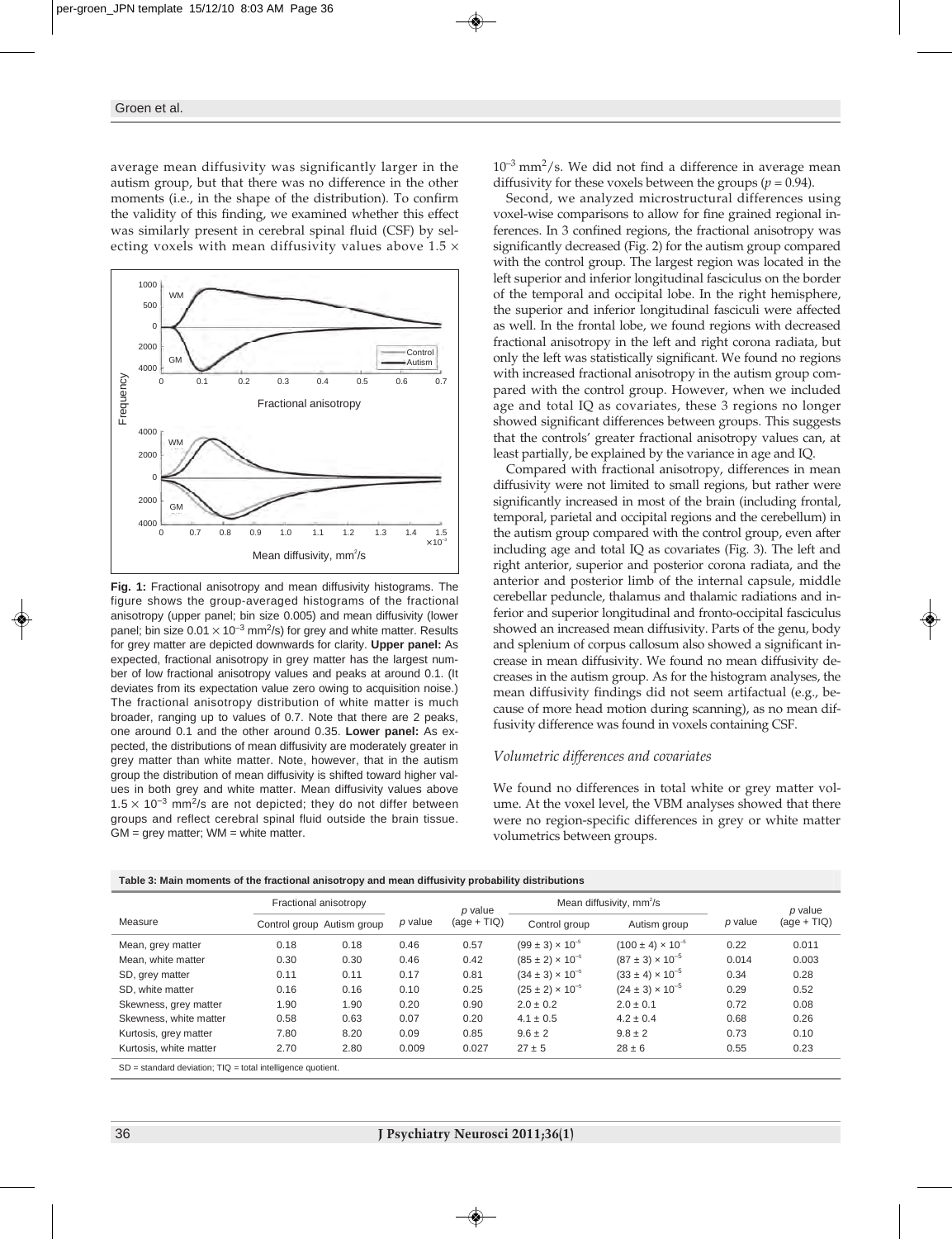## **Discussion**

We found a generalized deficit in the integrity of white matter in adolescents with autism. More specifically, we found an increase in mean diffusivity throughout the white matter of the



**Fig. 2:** Voxel-wise fractional anisotropy group comparisons uncorrected for age and total intelligence quotient (IQ). The highlighted patches in the figure indicate regions with significantly decreased fractional anisotropy (*p* < 0.05, false discovery rate [FDR]– corrected) in white matter in the autism group (overlaid on the Montreal Neurological Institute coordinate 152  $T<sub>1</sub>$  brain). Fractional anisotropy is decreased in the left and right superior and inferior longitudinal fasciculus in temporal/occipital regions and in the left corona radiata in frontal regions. We found no regions with increased fractional anisotropy in the autism group. Of note: when corrected for age and total IQ, the group differences no longer reach significance at *p* < 0.05 FDR–corrected for multiple comparisons.

cerebrum and cerebellum, even after correcting for age and IQ. This is in line with and extends the findings of an overall mean diffusivity increase in the frontal lobe of people with autism25 and is also in line with mean diffusivity increase in the corpus callosum.<sup>23</sup> We also found 3 small regions with decreased fractional anisotropy located in the left corona radiata and the left and right superior and inferior longitudinal fasciculus. However, these differences disappeared after correcting for age and, to lesser extent, IQ. This is in line with previous DTI studies reporting on regional differences in fractional anisotropy, as these have not employed whole-brain analyses that were corrected for multiple comparisons and for age and IQ. The only fractional anisotropy difference we did find was a higher kurtosis of the fractional anisotropy distribution in white matter for the autism group, indicating that fractional anisotropy values are slightly more extreme (outlier-prone) in people with autism. Contrary to our mean diffusivity findings, the significance of this result was much lower after adjustment for age and IQ. We therefore take note of this result but suspect that it may become insignificant with better matching or nonlinear adjustment for these covariates.

Combined with prior DTI studies on autism, our results indicate that reduced white matter integrity is among the most consistent findings of the neuroanatomy of autism.20,21,23 In the following paragraphs we discuss the implications of our fractional anisotropy and mean diffusivity findings.

## *Cerebral diffusivity*

We found a mean diffusivity increase throughout the white



**Fig. 3:** Voxel-wise mean diffusivity group comparisons corrected for age and total intelligence quotient. As indicated by the large highlighted areas, mean diffusivity is increased throughout the brain (overlaid on the Montreal Neurological Institute coordinate 152 T<sub>1</sub> brain). We found no regions with decreased mean diffusivity in the autism group.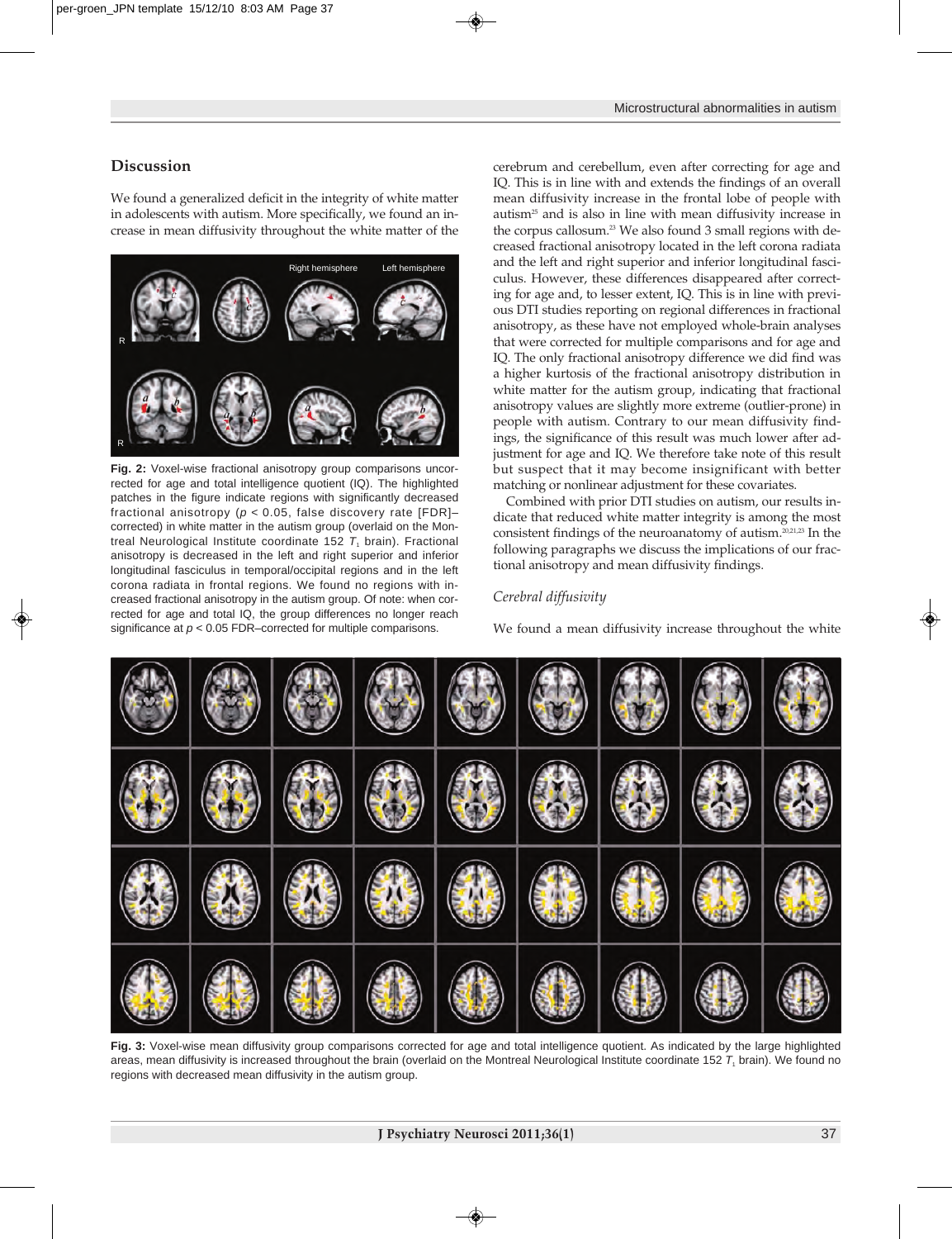matter of the cerebrum and cerebellum that extended into the grey matter. The mean diffusivity histogram (Fig. 1) shows that both the grey and white matter distributions were shifted in the autism group, but the difference in grey matter was only significant after adjustment for age and IQ (Table 3). The effect was greatest in the white matter, possibly with partial voluming effects driving part of the observed shift in grey matter mean diffusivity distribution. The mean diffusivity increase we found in our study is indicative of increased interstitial space, for example due to reduced neural or glial cell packing or cell size, or decreased water exchange rate between the intra- and extracellular compartments.<sup>28,40,41</sup> We think it is less likely that membrane permeability is affected in people with autism and that mean diffusivity increases are more likely due to differences in cell size or number, but evidence as to which cells could be affected in people with autism is scarce. Among the white and grey matter brain cells are neurons that process and transmit information and glial cells that far outnumber neurons (about 9 to 1). $42$ The lack of pervasive concomitant fractional anisotropy abnormalities in white matter suggests that the mean diffusivity increases must be due to abnormalities in isotropic cells such as glial astrocytes. To date, empirical data have mainly been focused on neural abnormalities, but activation of neuroglia has been reported as well.<sup>43</sup> Several postmortem studies have shown that neurons are abnormally large<sup>44</sup> in certain structures of the brain in young autistic children (nucleus of the diagonal band of Broca in the limbic system). Neurons that are reduced in number and size have been found in the cerebellar nuclei and inferior olive in the brains of adults with  $a$ utism $44$ 

# *Cerebral volumetry*

In our VBM analysis we found no region-specific differences in white or grey matter volume. Ke and colleagues<sup> $2$ </sup> reported deviations in white matter density and dotted spatial correspondence of these abnormalities with differences in fractional anisotropy. Their findings, however, did not match voxel-by-voxel and were based on a smaller sample (*n* = 12) that is more likely to suffer from lack of statistical power and adjustment for age and IQ. Moreover, a potentially important difference with our study is that their participants were on average 6 years younger. In 2 papers, Waiter and colleagues<sup>45,46</sup> reported on abnormal regional grey and white matter densities in a well-matched and comparably large (*n* = 16) sample of patients with autism. The authors used separate segmentation and normalization algorithms rather than the more recent unified segmentation algorithm.<sup>39</sup> Another difference is that they constructed custom templates from their sample of participants. We presume that the supposedly greater accuracy of the unified segmentation or perhaps a lack of power to construct custom templates from such a sample may well explain the different findings.

## *Cerebellum*

To date, only 1 DTI study involving people with autism has

included the whole cerebellum.<sup>26</sup> Although the authors found white matter integrity reductions as we did, they found fractional anisotropy decreases in combination with normal mean diffusivity in the superior cerebellar peduncles, whereas we found mean diffusivity increases in combination with normal fractional anisotropy in the midcerebellar peduncles. A possibly important difference between the studies is that in Catani and colleague's study,<sup>26</sup> adults with Asperger syndrome participated, whereas in our study adolescents with autism participated. Furthermore, findings in the cerebellum should be interpreted with caution, since the cerebellum is susceptible for scan artifacts owing to cardiac pulsation. We controlled for this by using a robust tensor estimation technique in which artifacts in the DTI images were robustly discarded from the analysis.<sup>37</sup> Catani and colleagues<sup>26</sup> have controlled for this by gating the data acquisition to the cardiac cycle. Both methods increase confidence that the measured differences indeed reflect differences in white matter integrity and not stress level and heart rate during data acquisition, for example. It should be noted, however, that cardiac gating is certainly not a perfect remedy and that in our study, cerebellar fractional anisotropy values were also found to be regionally decreased in the autism group when this preprocessing correction was not applied (data not shown). Moreover, our preprocessing method detected a larger number of DTI artifacts in the autism group (Fig. 4), suggesting that a difference in cardiac activity is likely and might well be implicated and providing false-positive results in the cerebellar area. We speculate that such greater cardiac activity may be due to greater stress susceptibility in the autism group for the experimental procedures and MRI acquisition.

## *Limitations*

The nonlinear transformations from the unified segmentation algorithm were used in our VBM analysis as well as to transform our DTI data to a common space. Furthermore, we used rigid body transformations to coregister the (susceptibility



**Fig. 4:** Mean number of diffusion tensor imaging (DTI) artifacts. The highlighted areas denote the maximum intensity projection of the group averaged voxel-wise number of cardiac artifacts per participant (i.e., 34 DTI volumes) in the controls (**right**) versus participants with autism (left) overlaid on the Montreal Neurological Institute coordinate 152  $T<sub>1</sub>$  brain. It is apparent from this figure, as well as from the average total number of affected voxels per participant (mean 562, standard deviation [SD] 468 v. mean 1265, SD 1249, respectively; *p* = 0.010, 2-sided Student *t* test) that the DTI images from the autism group contain more cardiac pulsation artifacts than the control group.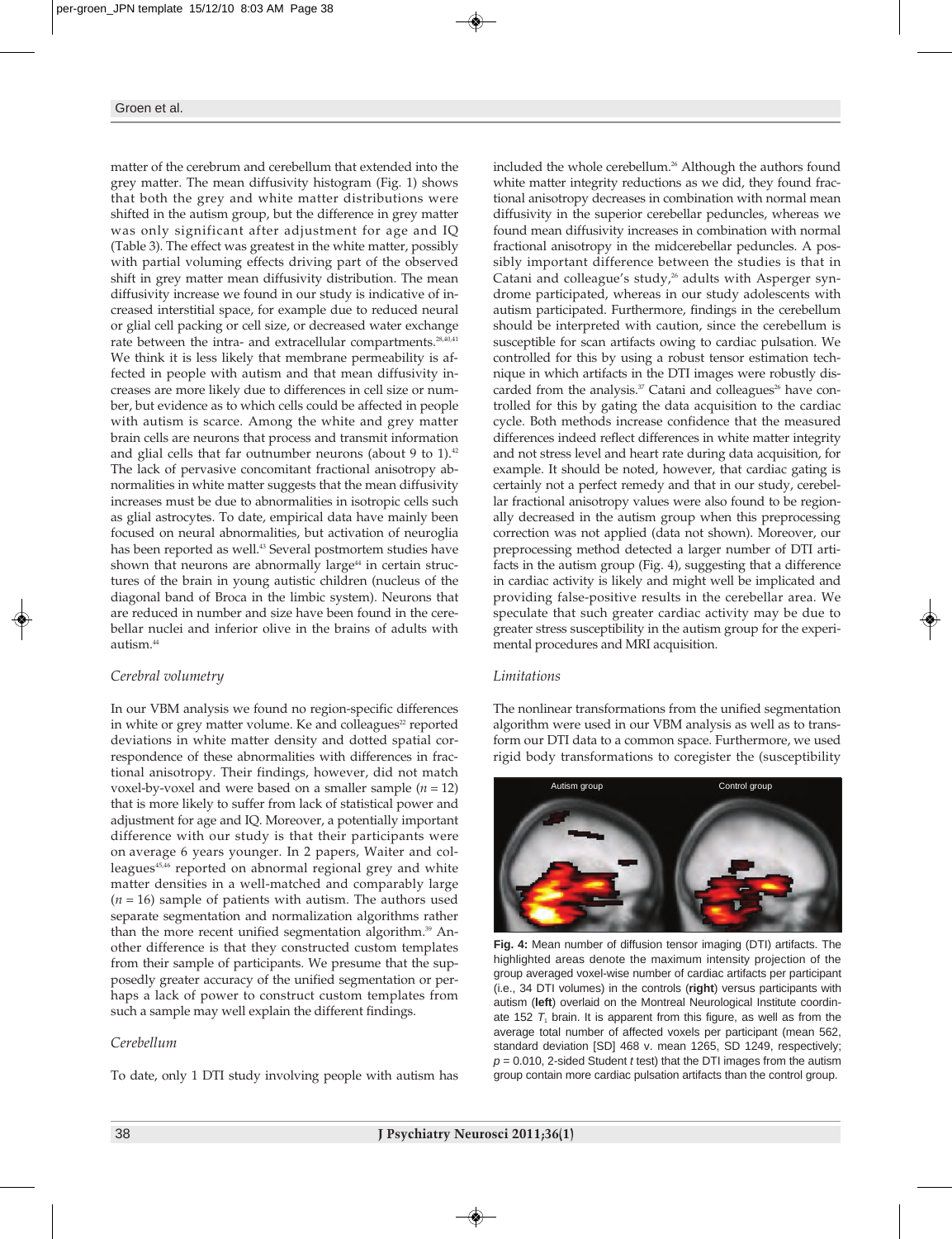distorted) DTI images to the corresponding  $T_1$  image. It is hence a risk that inaccuracies in these transformations may result in spurious differences in fractional anisotropy or mean diffusivity values. However, as we found no differences in overall brain volume (white matter and grey matter), or regionally specific differences between the groups, we believe this is not a concern in the current study. This does not imply that our nonlinear transformations were free of inaccuracies. On the contrary, we believe that the presence of a maximum in our white matter fractional anisotropy distributions around the position of the grey matter maximum can be (at least partly) explained by and is indicative for the reality of such inaccuracies. The presence of this maximum is most likely also due to partial voluming, failure of the tensor model, as well as geometric mismatch with the white matter mask due to magnetic susceptibility–induced distortions of the DTI images.

Developmental stage was an important factor to take into account when studying fractional anisotropy and mean diffusivity differences between our autism and control groups. We corrected for age and IQ using a linear model, but it may well be that a more advanced (nonlinear) account is more powerful. Also, our study would have benefited from using a larger sample, greater age range and a longitudinal design.

#### **Conclusion**

Diffusion tensor imaging studies in patients with autism published so far have consistently found decreased microstructural integrity in white matter in adolescents and adults with autism. Importantly, our data indicate that, first, the microstructural integrity is not region-specific but reduced throughout grey and white matter and, second, this microstructural deficit is isotropic and has no volumetric complement, suggesting that either the number or the size of neuroglial cells is reduced in people with autism. It may thus be especially worthwhile for future diffusion imaging studies to turn to more advanced diffusion MRI methods, such as qspace imaging, to elucidate the nature of the microstructural abnormalities and hopefully shed new light on the neurobiological causes of autism.

**Competing interests:** None declared by Drs. Groen, van der Gaag and Zwiers. Dr. Buitelaar reported being a board member and paid consultant of Janssen Cilag BV and Eli Lilly, receiving a grant from Eli Lilly and being paid for the development of educational presentations by Eli Lilly, Janssen Cilag and Medice.

**Contributors:** All authors helped design the article, analyzed the data, wrote and reviewed the article and approved its publication. Dr. Groen acquired the data.

## **References**

- 1. Belmonte MK, Cook EH Jr, Anderson GM, et al. Autism as a disorder of neural information processing: directions for research and targets for therapy. *Mol Psychiatry* 2004;9:646-63.
- 2. Just MA, Cherkassky VL, Keller TA, et al. Cortical activation and syn chronization during sentence comprehension in high-functioning autism: evidence of underconnectivity. *Brain* 2004;127:1811-21.
- 3. Rippon G, Brock J, Brown C, et al. Disordered connectivity in the autistic brain: challenges for the 'new psychophysiology'. *Int J Psychophysiol* 2007;63:164-72.
- 4. Kana RK, Keller TA, Cherkassky VL, et al. Sentence comprehension in autism: thinking in pictures with decreased functional connectivity. *Brain* 2006;129:2484-93.
- 5. Koshino H, Carpenter PA, Minshew NJ, et al. Functional connectivity in an fMRI working memory task in high-functioning autism. *Neuroimage* 2005;24:810-21.
- 6. Villalobos ME, Mizuno A, Dahl BC, et al. Reduced functional connectivity between V1 and inferior frontal cortex associated with visuomotor performance in autism. *Neuroimage* 2005;25:916-25.
- 7. Wilson TW, Rojas DC, Reite ML, et al. Children and adolescents with autism exhibit reduced MEG steady-state gamma responses. *Biol Psychiatry* 2006;62:192-7.
- Castelli F, Frith C, Happe F, et al. Autism, Asperger syndrome and brain mechanisms for the attribution of mental states to animated shapes. *Brain* 2002;125:1839-49.
- 9. Cherkassky VL, Kana RK, Keller TA, et al. Functional connectivity in a baseline resting-state network in autism. *Neuroreport* 2006;17: 1687-90.
- 10. Koch MA, Norris DG, Hund-Georgiadis M. An investigation of functional and anatomical connectivity using magnetic resonance imaging. *Neuroimage* 2002;16:241-50.
- 11. Skudlarski P, Jagannathan K, Calhoun VD, et al. Measuring brain connectivity: diffusion tensor imaging validates resting state temporal correlations. *Neuroimage* 2008;43:554-61.
- 12. Courchesne E, Karns CM, Davis HR, et al. Unusual brain growth patterns in early life in patients with autistic disorder: an MRI study. *Neurology* 2001;57:245-54.
- 13. Aylward EH, Minshew NJ, Field K, et al. Effects of age on brain volume and head circumference in autism. *Neurology* 2002;59:175-83.
- 14. Redcay E, Courchesne E. When is the brain enlarged in autism? A meta-analysis of all brain size reports. *Biol Psychiatry* 2005;58:1-9.
- 15. Amaral DG, Schumann CM, Nordahl CW. Neuroanatomy of autism. *Trends Neurosci* 2008;31:137-45.
- 16. Thompson PM, Giedd JN, Woods RP, et al. Growth patterns in the developing brain detected by using continuum mechanical tensor maps. *Nature* 2000;404:190-3.
- 17. Carper RA, Moses P, Tigue ZD, et al. Cerebral lobes in autism: early hyperplasia and abnormal age effects. *Neuroimage* 2002;16: 1038-51.
- 18. Basser PJ. Inferring microstructural features and the physiological state of tissues from diffusion-weighted images. *NMR Biomed* 1995; 8:333-44.
- 19. Pierpaoli C, Basser PJ. Toward a quantitative assessment of diffusion anisotropy. *Magn Reson Med* 1996;36:893-906.
- 20. Barnea-Goraly N, Kwon H, Menon V, et al. White matter structure in autism: preliminary evidence from diffusion tensor imaging. *Biol Psychiatry* 2004;55:323-6.
- 21. Keller TA, Kana RK, Just MA. A developmental study of the structural integrity of white matter in autism. *Neuroreport* 2007;18:23-7.
- 22. Ke X, Tang T, Hong S, et al. White matter impairments in autism, evidence from voxel-based morphometry and diffusion tensor imaging. *Brain Res* 2009;1265:171-7.
- 23. Alexander AL, Lee JE, Lazar M, et al. Diffusion tensor imaging of the corpus callosum in autism. *Neuroimage* 2007;34:61-73.
- 24. Lee JE, Bigler ED, Alexander AL, et al. Diffusion tensor imaging of white matter in the superior temporal gyrus and temporal stem in autism. *Neurosci Lett* 2007;424:127-32.